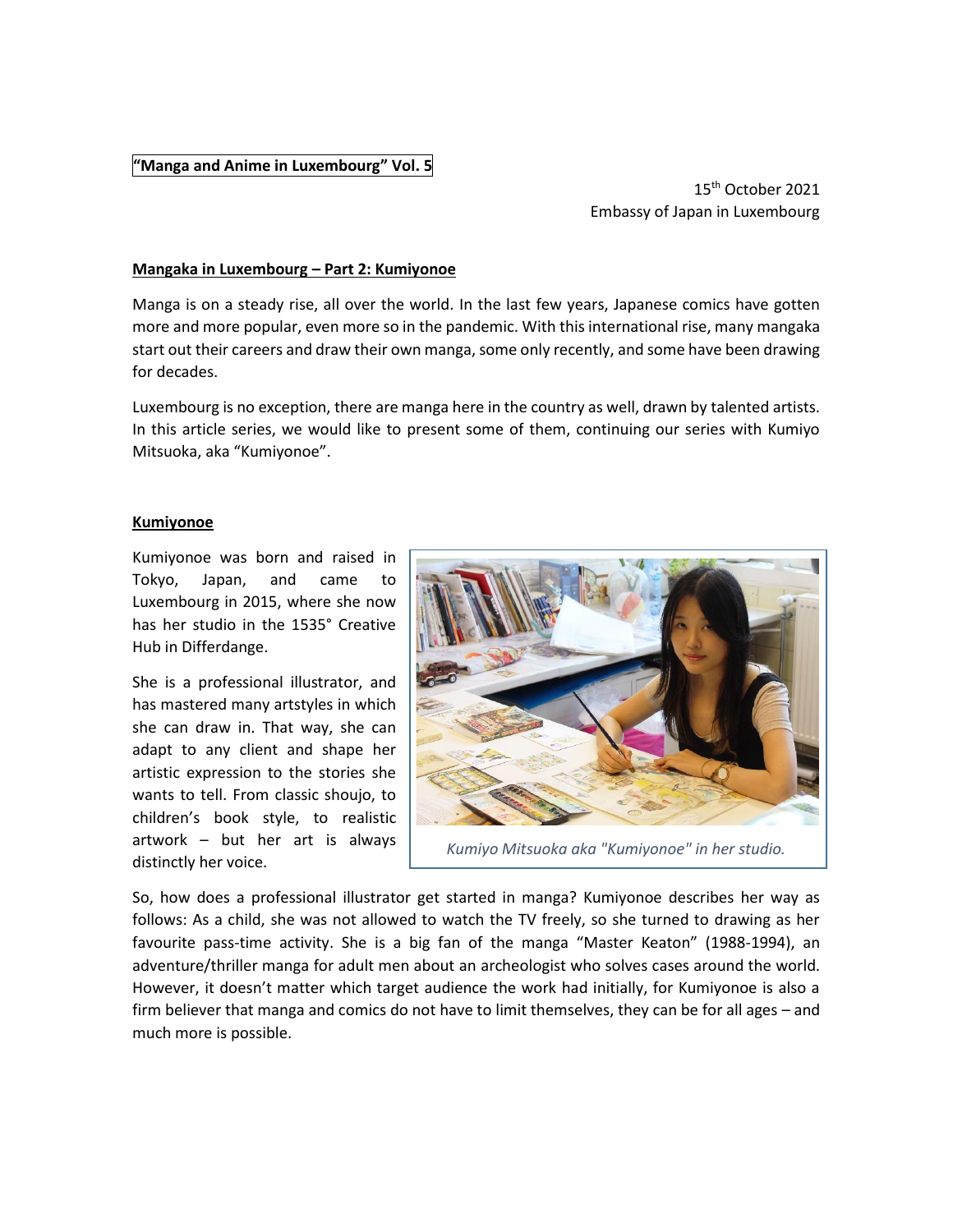In Luxembourg, she has done already many projects with many different collaborations and clients. For the city of Differdange, she drew the work "Alice et le Jeune Pompier Skippy", a comic about the story of the Differdange firefighters and their mascot. Alice is a young girl who has just moved to Differdange, and meets a rabbit who lives in Lasauvage, and who wants to learn firefighting. It's a story about emotional grows and bond between different people, while it also shows the real life world of Luxembourgish history and countryside life.

One of her recent big projects had been the design of the Luxemburgish stamp depicting the Olympics 2020, and the design for the t-shirts of the Luxembourgish Olympic athletes in Tokyo. Her stamp reminds the viewer of a manga page, with three different panels in just one stamp. To depict the Tokyo stadium accurately, she used Google Maps even, to calculate the camera angles and the backgrounds.

The t-shirt design was influenced by two main factors: the Roude Leiw, the Luxembourgish national animal, the red lion and the aesthetics and tradition of Kabuki theatre. When Kumiyonoe was approached to design the t-shirt for the Luxembourgish Olympic team, she want to change the "Roude Leiw" – but how? She states that when looking at the original, she noticed two main aspects: the lion is not meant to be cute, and it has its two paws up. So instead of



*The Luxembourgish Olympic t-shirt and stamp, both designed by Kumiyonoe.*

doing a cute version of the animal in a Japanese mascot style, she accentuated the ferociousness and dramatic expression, and combined it with Kabuki theatre. In Kabuki, actors use their hands, face make-up and whole bodies to express their roles, so Kumiyonoe took inspiration from these lifted paws: The Roude Leiw was now a strong and detailed Kabuki actor, wearing the traditional costumes and clothes as well. Around the national mascot are many cheering and celebrating, on the bottom is wave in the style of Hokusai, and on top, the rising red sun of a morning dawning in Japan.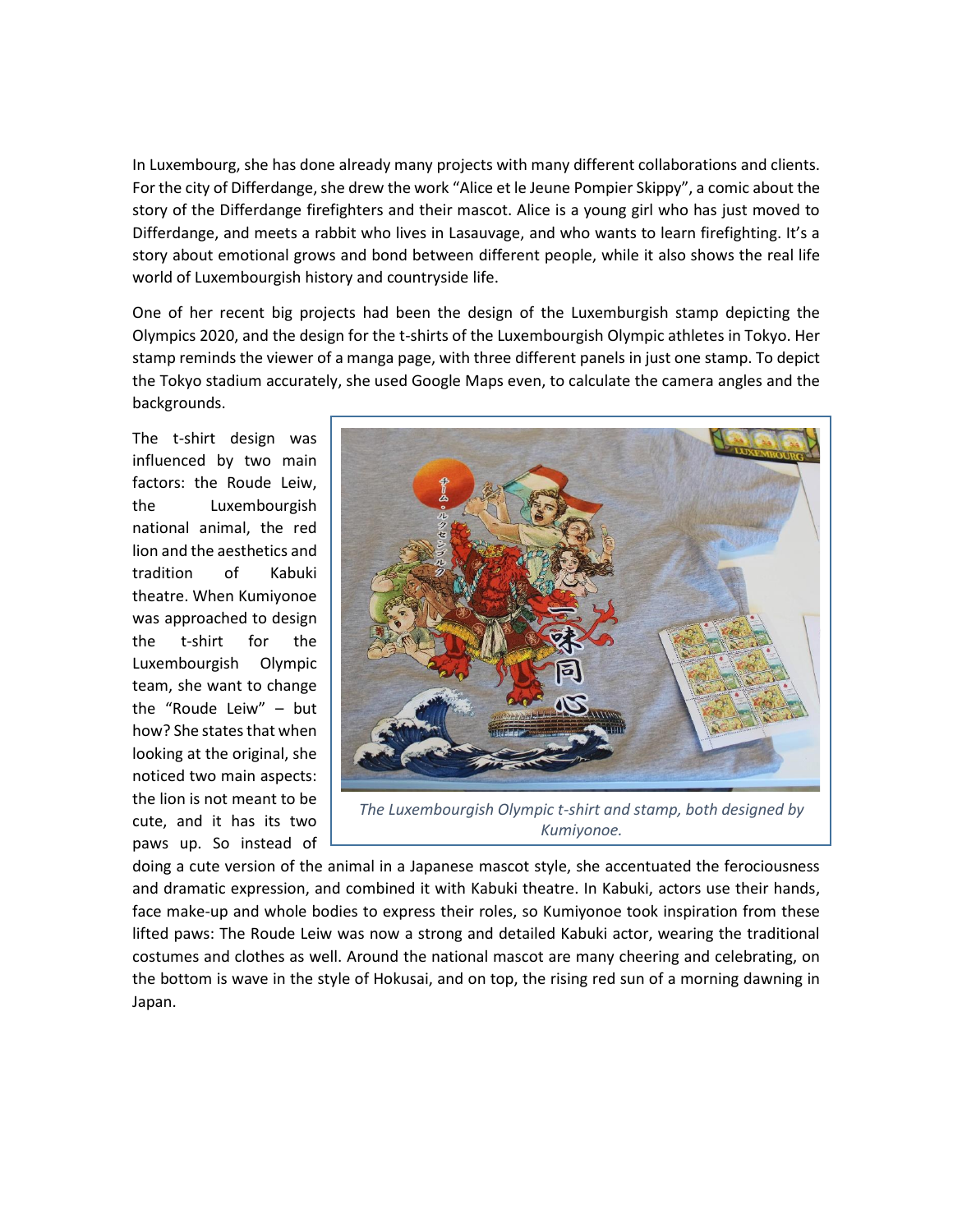

*Kumiyonoe's studio in "1535° Creative Hub Differdange", is not only her workplace, but also a meeting point for artists, learners and people who wish to know more. Her "Salon du Manga" is held here, where people can some and draw together, in a creative setting with feedback from others.*

When asking why manga is so popular these days (an increase in sales and fans worldwide during the pandemic for Japanese manga, but not for US and EU comics), she suggests that the appeal of manga is the reduction of text, and more focus on the visuals. In the bande dessinée (BD) genre prevalent in Europe, there is a lot of speech bubbles and narration to read, and in addition, the pages are in full colour, and new volumes take a long time to come out. With manga, the media is more accessible, with smaller formats, a quicker release schedule, and it's more affordable for everyone, since the pages only have to be printed in black/white/grayscale. She adds that the expressive visuals can carry the story on its own, while leaving more to the imagination, which is also an appeal for the readers – and thus, manga is easy to pick up and enjoy.

Is there anything she wants to change when it comes to manga in Luxembourg? She mentions that she would be happier about a bigger selection and diversity of genres and works in shops and libraries, and that the appreciation for the medium could be higher by the general public. The stigma that "manga is only for kids" is still prevalent, when in fact, there are many works intended for adults and general audiences, many with serious themes, historical aspects, or philosophical issues. Offering more works that show people that not only hot-blooded Shonen and flowery Shoujo is "manga" could go a long way.